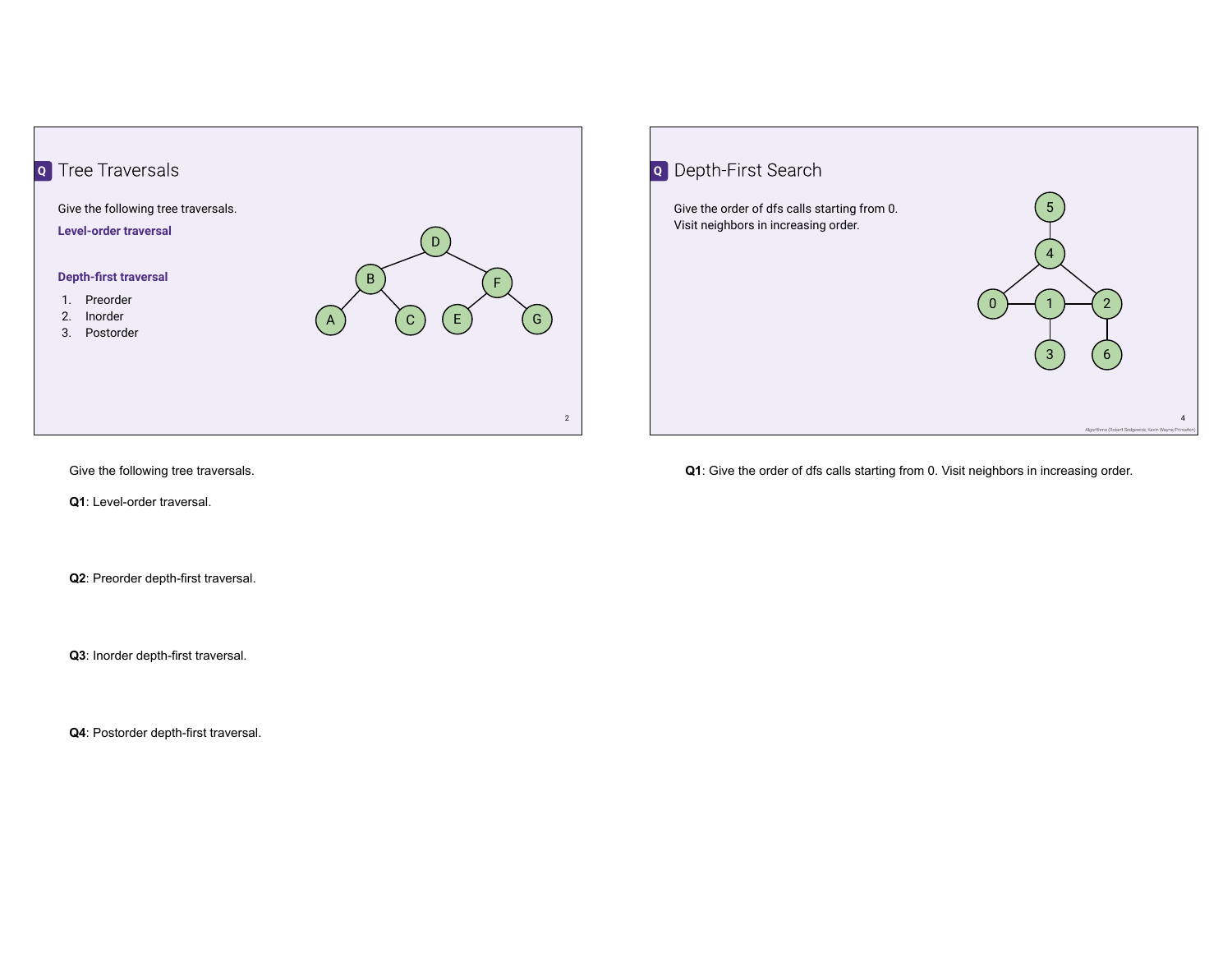

**Q1**: Give the BFS visit order starting from 0. Visit neighbors in increasing order.



Given a black-white image of particles, identify "blobs".

**Q1**: Formulate this as a graph problem.

**Q2**: Describe how to solve it.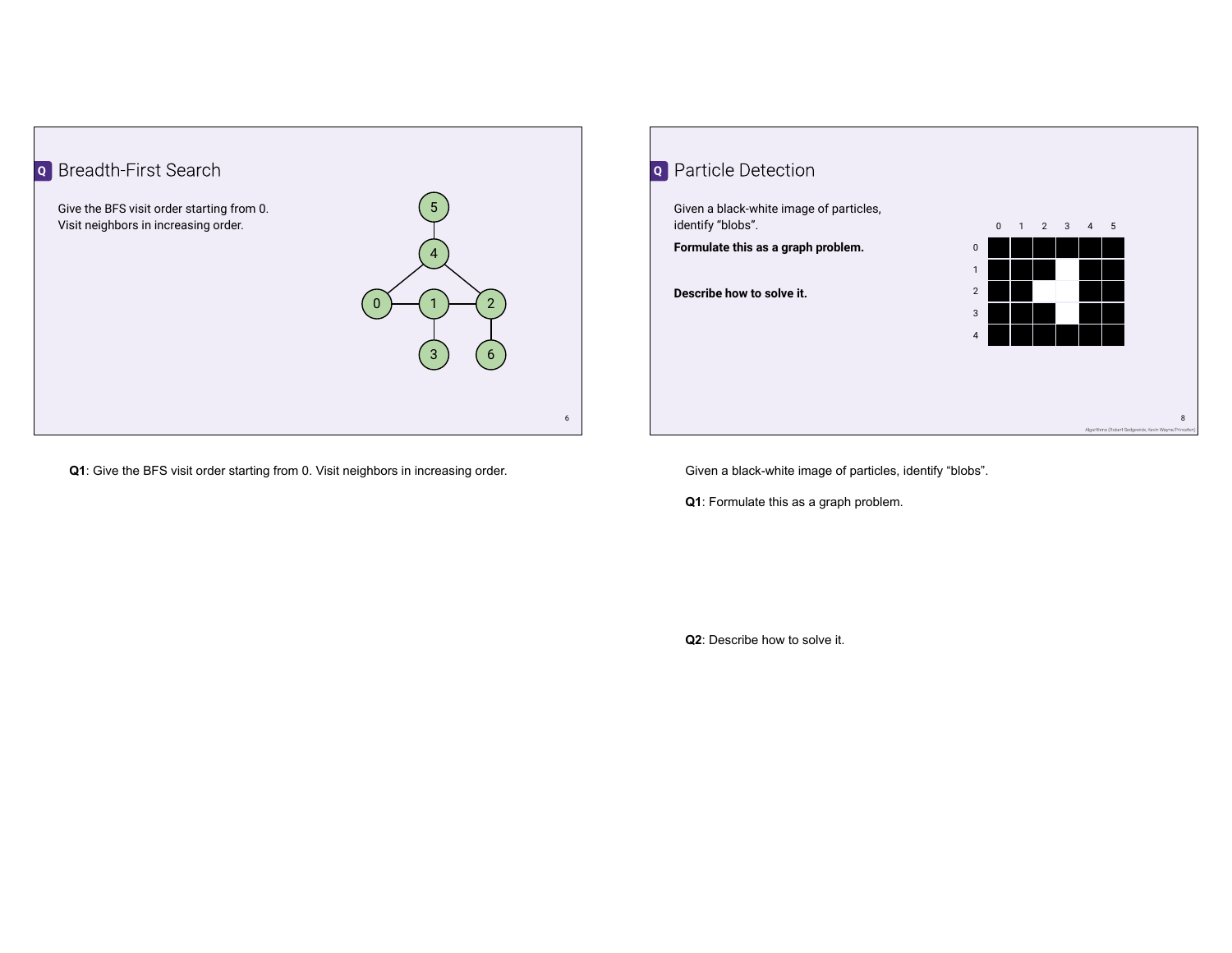



**Q1**: How difficult is it to determine whether or not a graph is bipartite?

**Q1**: How difficult is it to determine whether or not a graph has a cycle? (0-5-6-4-0)